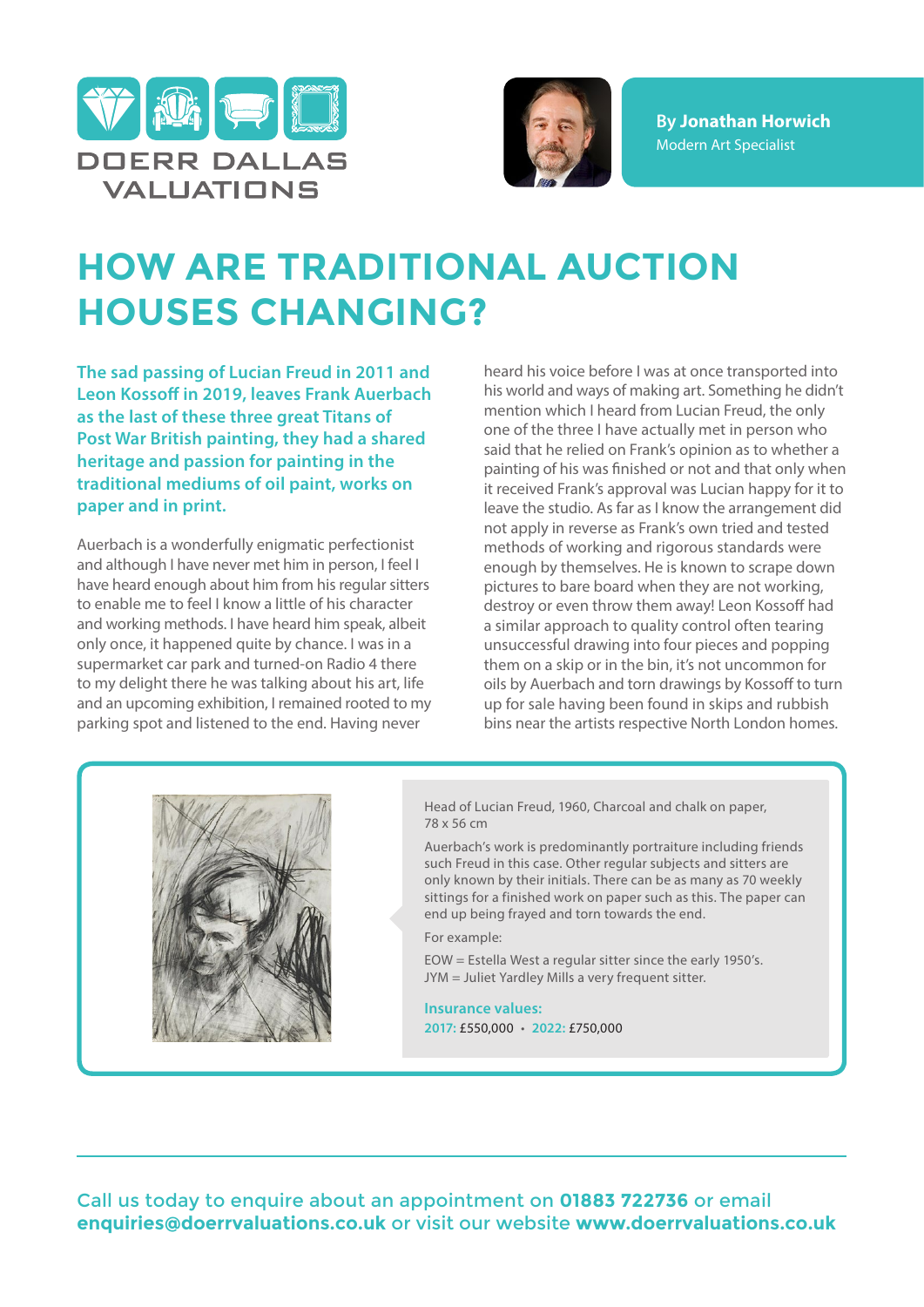

Head of Leon Kossoff, 1956, Charcoal and chalk on paper, 76 x 56 cm

**Insurance values: 2017:** £1,000,000 • **2022:** £1,400,000



Self Portrait, 'The Brazen Serpent', Pencil on cream wove paper, 1954, 21.5 x 27.5cm

**Insurance values: 2017:** £5,000 • **2022:** £30,000



Study after Rubens 'Samson and Delilah' 1993, Oil on canvas, 128 x 138 cm

This is very rare subject for Auerbach hence its very high price making it the current world auction record price for the artist.

**Insurance values: 2017:** £4,000,000 • **2022:** £5,000,000



Primrose Hill, Summer 1968, Oil on board, 122 x 122 cm Auerbach has always lived in North London and his landscape works usually depict this area of London.

**Insurance values: 2017:** £2,800,000 • **2022:** £4,200,000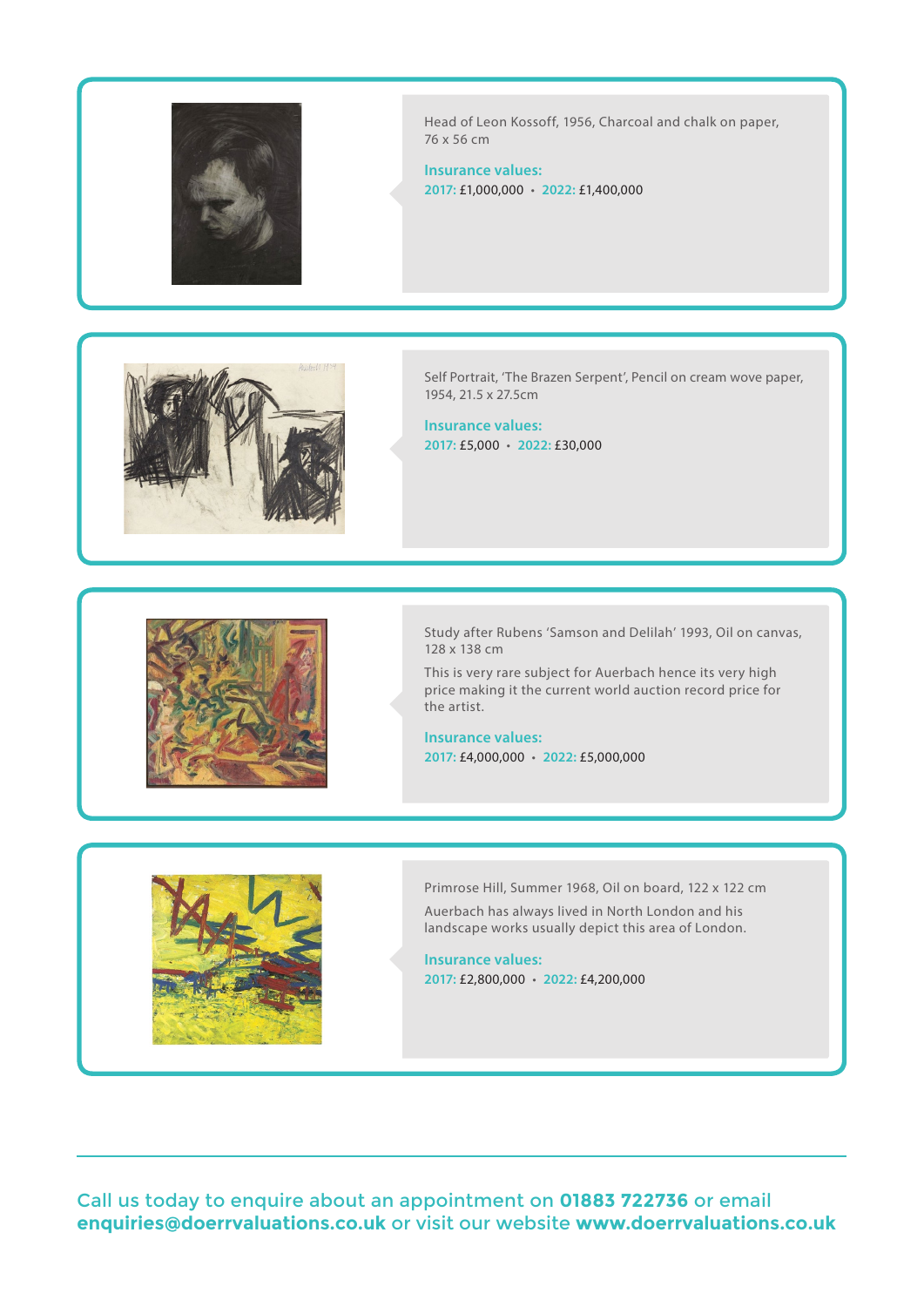

E O W (Estella West) on her blue Eiderdown V, 1963, Oil on board, 57 x 83 cm

Sitters portraits more often show them seated or lying down and less often reclining as in this picture.

**Insurance values: 2017:** £2,500,000 • **2022:** £3,800,000



Head of Gerda Boehm, 1977, Oil on board, 61 x 66 cm Gerda Boehm is the artist's cousin.

**Insurance values: 2017:** £450,000 • **2022:** £650,000



Head of Leon Kossoff 1954, Oil on panel, 61 x 55 cm This is a dramatic and intimate portrait of the artist great friend and fellow artist.

**Insurance values: 2017:** £2,900,000 • **2022:** £3,900,000



Elephant and Rider, Ink and crayon on paper, 12 x 18 cm

Affordable original work on paper and prints by Auerbach are still available to buy at reasonable prices so buy while you still can!

This one is fun and its inscribed for JYM.

**Insurance values: 2017:** £1,000 • **2022:** £3,500